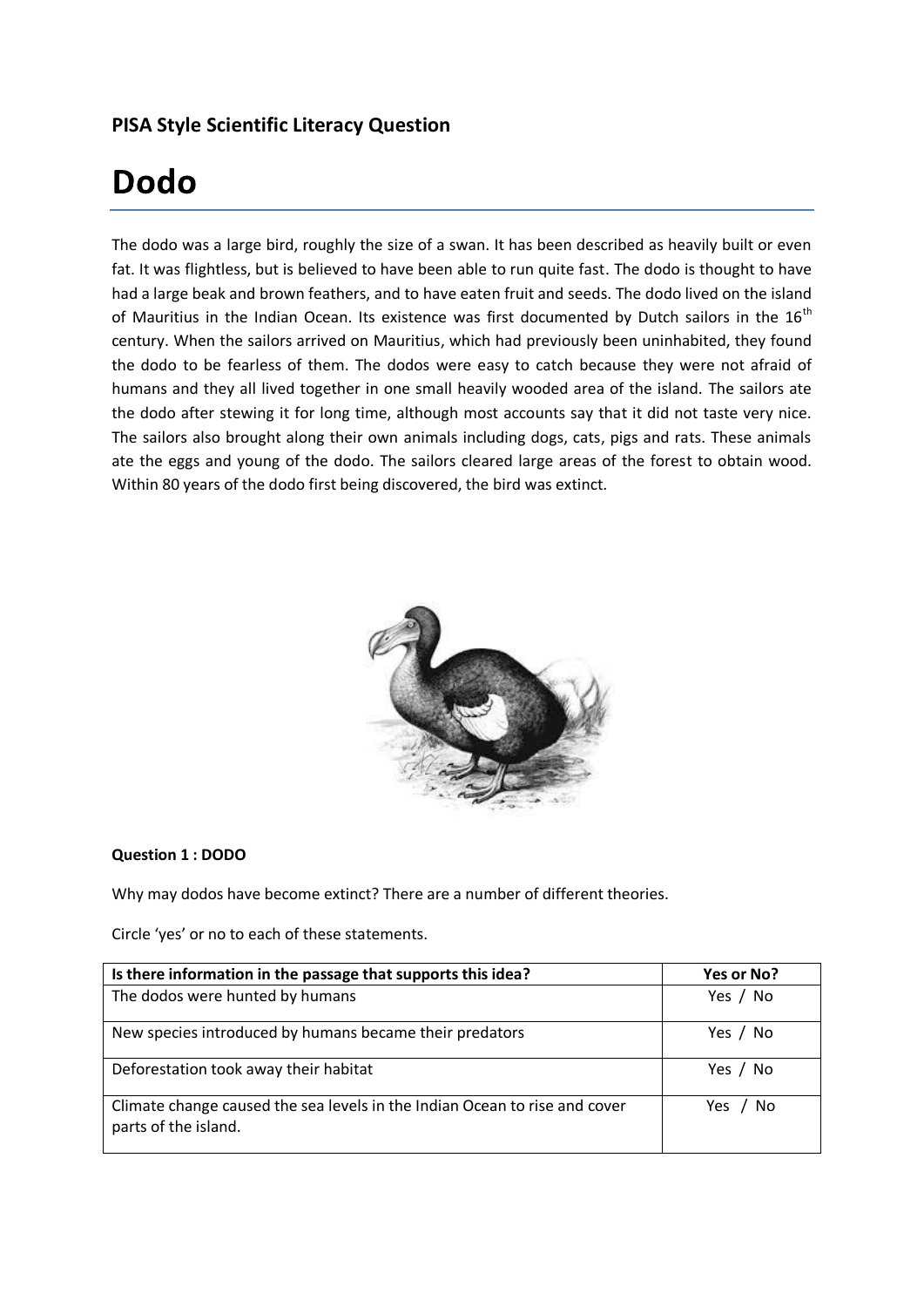# **Question 2 : DODO**

There are no photographs or complete specimens of the dodo.

Which **two** of the following pieces of evidence will give us the most reliable information about what it was actually like?

- A Drawings and paintings done by the sailors
- B Written accounts by the sailors
- C Fossil evidence from the swamps of Mauritius
- D Stories about the dodo that have been passed from generation to generation
- E DNA extracted from a preserved dodo skeleton

#### **Question 3 : DODO**

The passage says that dodos were fearless of humans. Which of these statements is the most likely reason for this ?

- A The dodos had encountered 'friendly' humans before
- B Dodos had no animal predators on the island so they were not used to being hunted
- C Dodos had brown feathers to camouflage them from humans in the woods
- D Dodos were stupid birds of low intelligence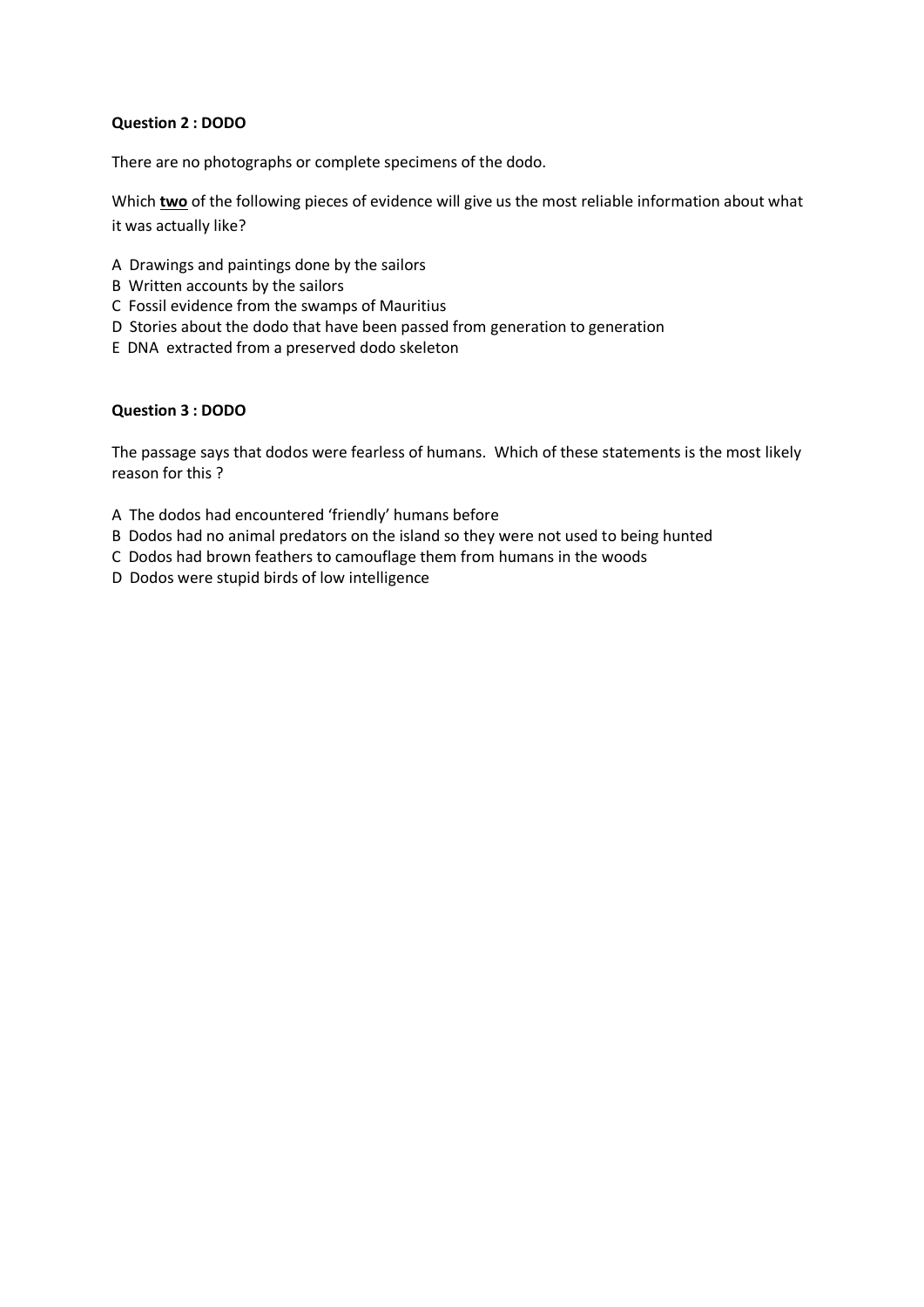# **SCORING : DODO**

#### **Question 1 : DODO**

#### *Full credit :*

All correct : Yes, Yes, Yes, No, in that order

# *No credit :*

Other responses

Missing

#### **Narrative**

Yes – The passage says that the dodo were easy to catch. This implies that the humans were catching or hunting the dodo. The passage also says that humans cooked and ate the dodo.The passage does not actually say explicitly that humans hunted the dodo but the passage says enough for this to be a possible theory for their demise.

Yes – The passage says that the animals introduced by the Dutch sailors ate their eggs and their young. This makes it clear that these animals were predators of the dodo.

Yes – The passage says 'the sailors cleared large areas of the forest to obtain wood'. Students should link chopping down wood to the word deforestation. The passage says that the dodo lived in a heavily wooded area of the island. If this wooded area was removed they would no longer have this habitat to live in.

No – There is no reference in the text to climate change or rising sea levels. There is nothing to suggest in the passage that that climate change was happening in the  $16<sup>th</sup>$  century.

| <b>Framework Categories</b> | 2015 Framework                      |
|-----------------------------|-------------------------------------|
| <b>Knowledge Type</b>       | Knowledge of the content of science |
| Competency                  | Explain phenomena scientifically    |
| <b>Context</b>              | Natural resources - global          |
| <b>Cognitive demand</b>     | Low / medium                        |

# **Question 2 : DODO**

*Full credit :*

- C Fossil evidence from the swamps of Mauritius
- E DNA extracted from a preserved dodo skeleton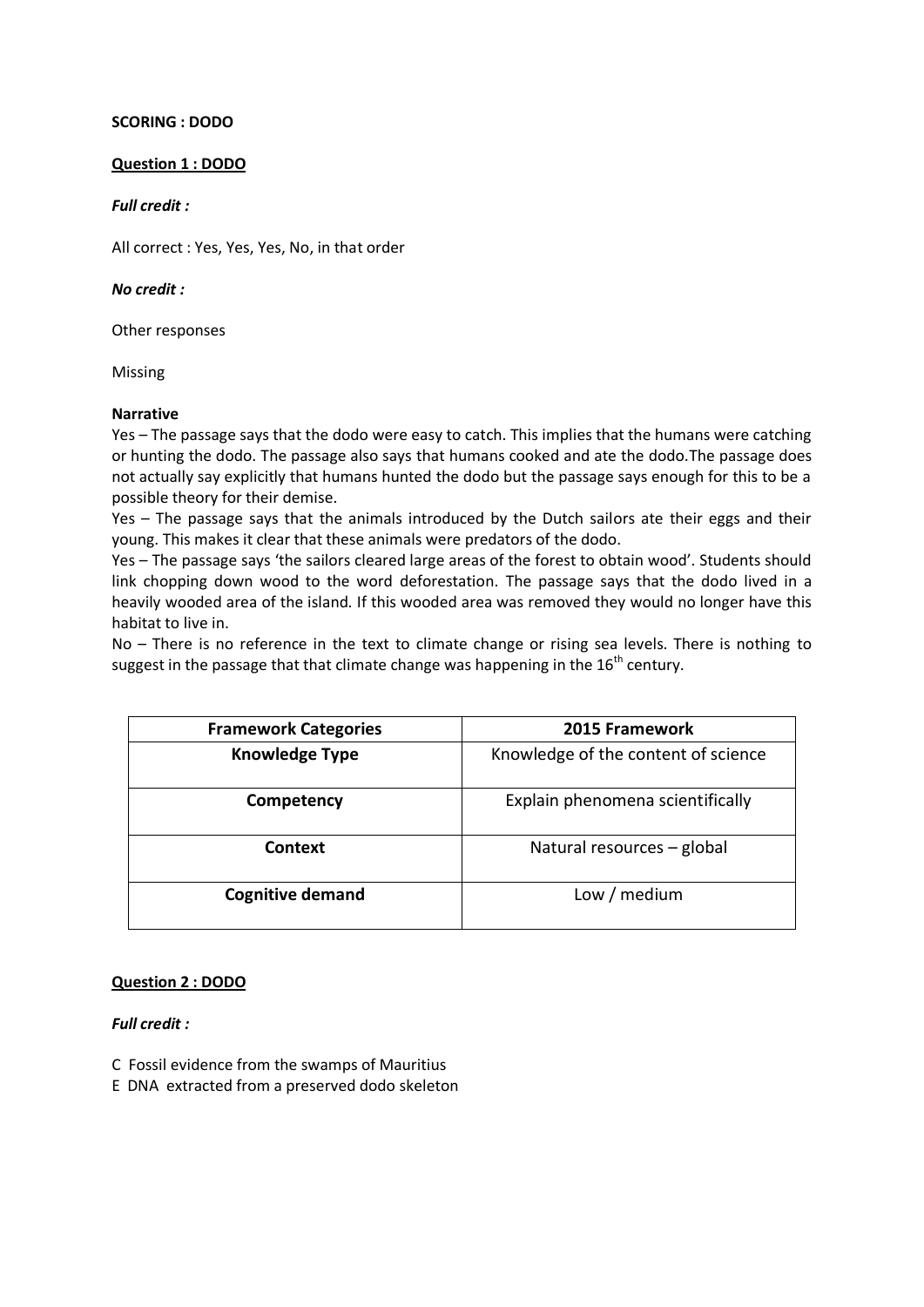# *Partial credit :*

*One* from C Fossil evidence from the swamps of Mauritius *or* E DNA extracted from a preserved dodo skeleton (one correct statement- not both)

#### *No credit :*

Other responses

Missing

#### **Narrative**

This question is focussing on the reliability of the information that is gained from each of the sources stated, not how much information we can gain.

Pictures and drawings will give us a good idea of what the dodo looked like , but a lot would depend on the skill of the artist as to how true the likeness was. Paintings vary greatly in size so it might be difficult to conclude how big the dodo was from these. Paintings may also vary a lot from one another depending on who painted them. Although paintings can give us some useful information about the dodo it may not be very reliable.

Written accounts may describe the dodo in detail, and give us quite a bit of information about the dodo, but again this may be subjective according to who wrote the account. Written accounts leave it to the imagination of the reader to create an image of what the dodo would have looked like.

Fossil evidence gives us reliable information about the dodo, especially it's size and shape. It will not necessarily tell us a lot of information especially about what the dodo looked like, but the information it does give us will be reliable, because it is has come directly from the creature itself.

Stories may also give us quite a bit of information, but again the stories will vary greatly according to who told them. Also, as stories are passed from person to person the information can be changed, so as time goes on it will become less reliable.

DNA evidence will be reliable as it has come directly from the original creature. DNA can give us lots of information about the characteristics of the dodo, and its relationship to other birds.

| <b>Framework Categories</b> | 2015 Framework                   |
|-----------------------------|----------------------------------|
| <b>Knowledge Type</b>       | Procedural / Epistemic           |
| Competency                  | Explain phenomena scientifically |
| Context                     | Natural resources - global       |
| <b>Cognitive demand</b>     | Medium                           |

# **Question 3 : DODO**

# *Full credit :*

B Dodos had no animal predators on the island so they were not used to being hunted